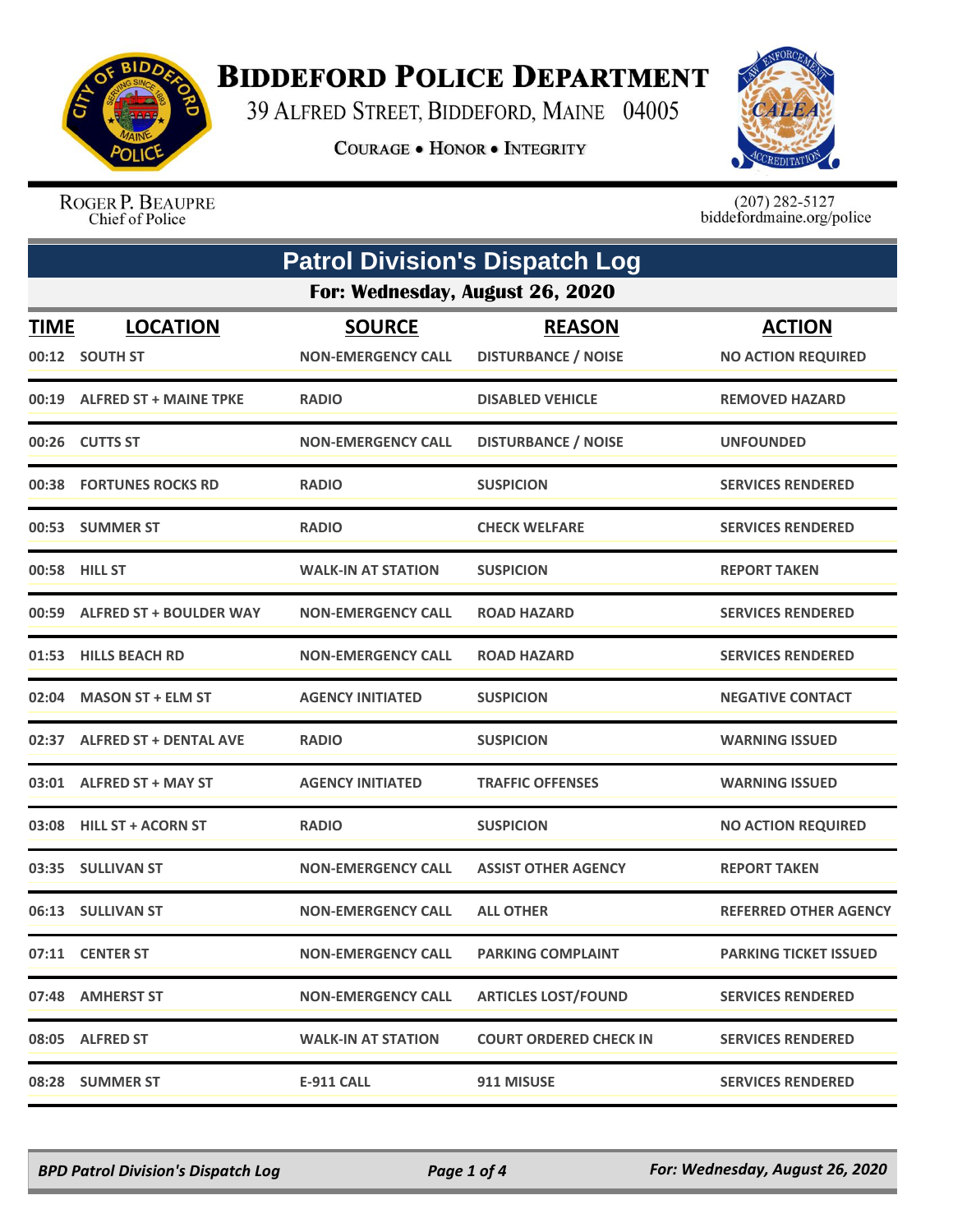| <b>TIME</b> | <b>LOCATION</b>                | <b>SOURCE</b>                                    | <b>REASON</b>                                                 | <b>ACTION</b>               |
|-------------|--------------------------------|--------------------------------------------------|---------------------------------------------------------------|-----------------------------|
|             | 08:39 MAY ST                   | <b>AGENCY INITIATED</b>                          | <b>ANIMAL COMPLAINT</b>                                       | <b>WARNING ISSUED</b>       |
|             | 08:40 STATE ST                 | <b>E-911 CALL</b>                                | <b>ASSAULT</b>                                                | <b>REPORT TAKEN</b>         |
|             | 08:45 MT PLEASANT ST           | <b>NON-EMERGENCY CALL</b>                        | <b>ARTICLES LOST/FOUND</b>                                    | <b>REPORT TAKEN</b>         |
|             | 08:56 FOX FARM RD + REGINA DR  | <b>AGENCY INITIATED</b>                          | <b>TRAFFIC OFFENSES</b>                                       | <b>VSAC ISSUED</b>          |
|             | 08:58 ALFRED ST                | <b>WALK-IN AT STATION</b>                        | <b>COURT ORDERED CHECK IN</b>                                 | <b>SERVICES RENDERED</b>    |
|             | 09:31 BIRCH ST                 | <b>AGENCY INITIATED</b>                          | <b>PAPERWORK</b>                                              | <b>PAPERWORK NOT SERVED</b> |
|             | 09:32 SACO FALLS WAY           | <b>NON-EMERGENCY CALL</b>                        | <b>DOMESTIC COMPLAINTS</b>                                    | <b>SUMMONS ISSUED</b>       |
|             |                                | CHARGE: THEFT BY UNAUTHORIZED TAKING OR TRANSFER | OFFENDER: BETHANY DUNBAR  AGE: 30  RESIDENT OF: BIDDEFORD, ME |                             |
|             |                                |                                                  |                                                               |                             |
|             | 09:53 FOSS ST                  | <b>WALK-IN AT STATION</b>                        | <b>SEX OFFENDER REGISTRATION</b>                              | <b>REPORT TAKEN</b>         |
|             | 10:02 SULLIVAN ST              | <b>NON-EMERGENCY CALL</b>                        | <b>TRESPASSING</b>                                            | <b>NO ACTION REQUIRED</b>   |
|             | 10:26 ALFRED ST                | <b>WALK-IN AT STATION</b>                        | <b>PAPERWORK</b>                                              | <b>PAPERWORK SERVED</b>     |
|             | <b>10:26 MAIN ST</b>           | <b>AGENCY INITIATED</b>                          | <b>ANIMAL COMPLAINT</b>                                       | <b>SERVICES RENDERED</b>    |
|             | 10:29 PEARL ST                 | <b>E-911 CALL</b>                                | 911 MISUSE                                                    | <b>SERVICES RENDERED</b>    |
|             | 10:56 ALFRED ST                | <b>WALK-IN AT STATION</b>                        | <b>COURT ORDERED CHECK IN</b>                                 | <b>DISPATCH HANDLED</b>     |
|             | <b>11:13 GREEN ST</b>          | <b>NON-EMERGENCY CALL</b>                        | <b>PARKING COMPLAINT</b>                                      | <b>SERVICES RENDERED</b>    |
|             | 11:37 WEST COLE RD             | <b>NON-EMERGENCY CALL</b>                        | <b>CRIMINAL MISCHIEF</b>                                      | <b>REPORT TAKEN</b>         |
|             | 11:41 GEORGE ST                | <b>AGENCY INITIATED</b>                          | <b>PAPERWORK</b>                                              | <b>PAPERWORK NOT SERVED</b> |
|             | 11:45 ELM ST                   | <b>NON-EMERGENCY CALL</b>                        | <b>THEFT</b>                                                  | <b>REPORT TAKEN</b>         |
|             | 12:11 PONDEROSA LN             | <b>NON-EMERGENCY CALL</b>                        | <b>ANIMAL COMPLAINT</b>                                       | <b>SERVICES RENDERED</b>    |
|             | 12:19 SOUTH ST                 | <b>NON-EMERGENCY CALL</b>                        | <b>FRAUD / SCAM</b>                                           | <b>REPORT TAKEN</b>         |
|             | 12:49 ADAMS ST                 | <b>NON-EMERGENCY CALL</b>                        | <b>PARKING COMPLAINT</b>                                      | <b>NO VIOLATION</b>         |
|             | 12:50 ALFRED ST                | E-911 CALL                                       | 911 MISUSE                                                    | <b>NEGATIVE CONTACT</b>     |
|             | 12:51 POOL ST + HILLS BEACH RD | <b>AGENCY INITIATED</b>                          | <b>TRAFFIC OFFENSES</b>                                       | <b>WARNING ISSUED</b>       |
|             | 12:52 MITCHELL LN              | <b>NON-EMERGENCY CALL</b>                        | <b>SUSPICION</b>                                              | <b>SERVICES RENDERED</b>    |
|             | 12:59 FOSS ST + SUMMER ST      | <b>AGENCY INITIATED</b>                          | <b>DISTURBANCE / NOISE</b>                                    | <b>SERVICES RENDERED</b>    |

*BPD Patrol Division's Dispatch Log Page 2 of 4 For: Wednesday, August 26, 2020*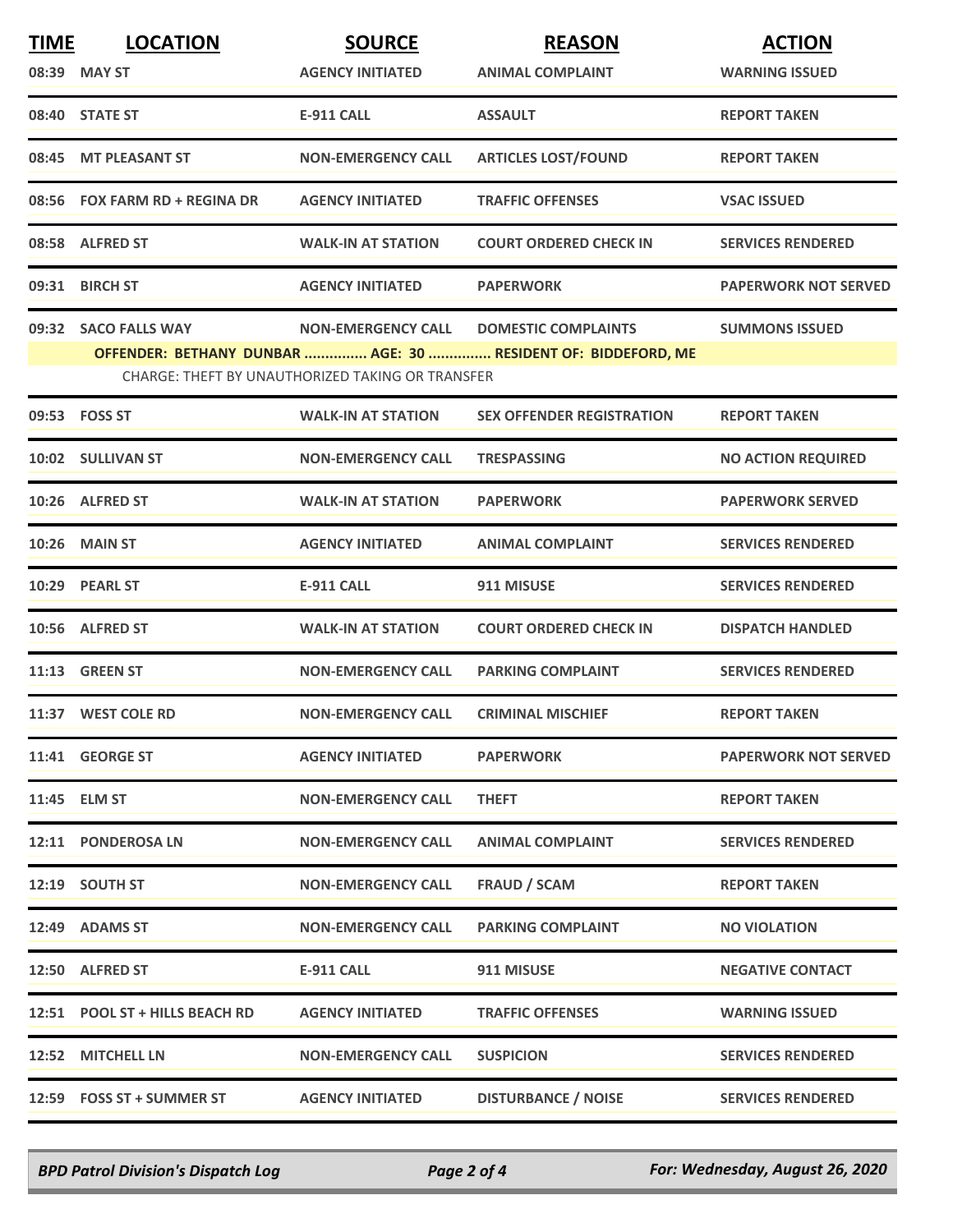| <b>TIME</b> | <b>LOCATION</b>                  | <b>SOURCE</b>             | <b>REASON</b>                                                      | <b>ACTION</b>             |
|-------------|----------------------------------|---------------------------|--------------------------------------------------------------------|---------------------------|
|             | 13:05 SULLIVAN ST                | <b>WALK-IN AT STATION</b> | <b>WRIT</b>                                                        | <b>SUMMONS ISSUED</b>     |
|             |                                  |                           | OFFENDER: SHAWN ADAM THOMPSON  AGE: 34  RESIDENT OF: BIDDEFORD, ME |                           |
|             | <b>CHARGE: CRIMINAL TRESPASS</b> |                           |                                                                    |                           |
|             | 13:31 WATER ST                   | <b>RADIO</b>              | <b>OPER AFTER SUSPENSION</b>                                       | <b>NEGATIVE CONTACT</b>   |
|             | 14:30 ALFRED ST                  | <b>NON-EMERGENCY CALL</b> | <b>SUSPICION</b>                                                   | <b>SERVICES RENDERED</b>  |
|             | <b>14:41 WHITEWATER DR</b>       | <b>WALK-IN AT STATION</b> | <b>SEX OFFENDER REGISTRATION</b>                                   | <b>REPORT TAKEN</b>       |
| 14:42       | <b>MITCHELL LN</b>               | <b>NON-EMERGENCY CALL</b> | 911 MISUSE                                                         | <b>NO ACTION REQUIRED</b> |
|             | 15:04 HARDING ST                 | <b>NON-EMERGENCY CALL</b> | <b>HARASSMENT</b>                                                  | <b>UNFOUNDED</b>          |
|             | 15:30 ALFRED ST                  | <b>NON-EMERGENCY CALL</b> | <b>TRAINING DISPATCH</b>                                           | <b>SERVICES RENDERED</b>  |
|             | 15:34 MAIN ST                    | <b>WALK-IN AT STATION</b> | <b>THEFT</b>                                                       | <b>REPORT TAKEN</b>       |
|             | 15:38 WEST ST                    | <b>AGENCY INITIATED</b>   | <b>TRAFFIC OFFENSES</b>                                            | <b>WARNING ISSUED</b>     |
|             | 15:50 ELM ST                     | <b>E-911 CALL</b>         | 911 MISUSE                                                         | <b>NO ACTION REQUIRED</b> |
|             | 15:55 POOL ST                    | <b>AGENCY INITIATED</b>   | <b>TRAFFIC OFFENSES</b>                                            | <b>WARNING ISSUED</b>     |
|             | 15:55 ALFRED ST                  | <b>WALK-IN AT STATION</b> | <b>PAPERWORK</b>                                                   | <b>SERVICES RENDERED</b>  |
|             | 15:57 PIERSONS LN                | <b>NON-EMERGENCY CALL</b> | <b>PARKING COMPLAINT</b>                                           | <b>NO ACTION REQUIRED</b> |
|             | <b>16:01 MAIN ST</b>             | <b>NON-EMERGENCY CALL</b> | <b>MESSAGE DELIVERY</b>                                            | <b>SERVICES RENDERED</b>  |
|             |                                  |                           |                                                                    |                           |

| 16:08 | <b>SUNRISE ST</b>              | <b>NON-EMERGENCY CALL</b> | <b>SUSPICION</b>        | <b>REPORT TAKEN</b>          |
|-------|--------------------------------|---------------------------|-------------------------|------------------------------|
| 16:20 | <b>ALFRED ST + PRECOURT ST</b> | <b>NON-EMERGENCY CALL</b> | <b>TRAFFIC SIGNALS</b>  | <b>SERVICES RENDERED</b>     |
| 16:26 | <b>HIGH PINE DR</b>            | <b>E-911 CALL</b>         | 911 MISUSE              | <b>NO ACTION REQUIRED</b>    |
|       | <b>16:34 SPRINGBROOK DR</b>    | <b>NON-EMERGENCY CALL</b> | <b>CHECK WELFARE</b>    | <b>REPORT TAKEN</b>          |
|       | <b>16:41 MAIN ST</b>           | <b>AGENCY INITIATED</b>   | <b>TRAFFIC OFFENSES</b> | <b>WARNING ISSUED</b>        |
|       | 16:45 ELM ST                   | <b>AGENCY INITIATED</b>   | <b>TRAFFIC OFFENSES</b> | <b>WARNING ISSUED</b>        |
|       | <b>16:45 YORK ST</b>           | <b>NON-EMERGENCY CALL</b> | 911 MISUSE              | <b>SERVICES RENDERED</b>     |
|       | <b>16:51 MAINE TPKE</b>        | <b>NON-EMERGENCY CALL</b> | <b>ROAD HAZARD</b>      | <b>REFERRED OTHER AGENCY</b> |
| 17:05 | <b>MARBLEHEAD LN</b>           | <b>AGENCY INITIATED</b>   | <b>SUSPICION</b>        | <b>REPORT TAKEN</b>          |
| 17:07 | <b>HEDLEY REYNOLDS WAY</b>     | <b>E-911 CALL</b>         | 911 MISUSE              | <b>NO ACTION REQUIRED</b>    |

*BPD Patrol Division's Dispatch Log Page 3 of 4 For: Wednesday, August 26, 2020*